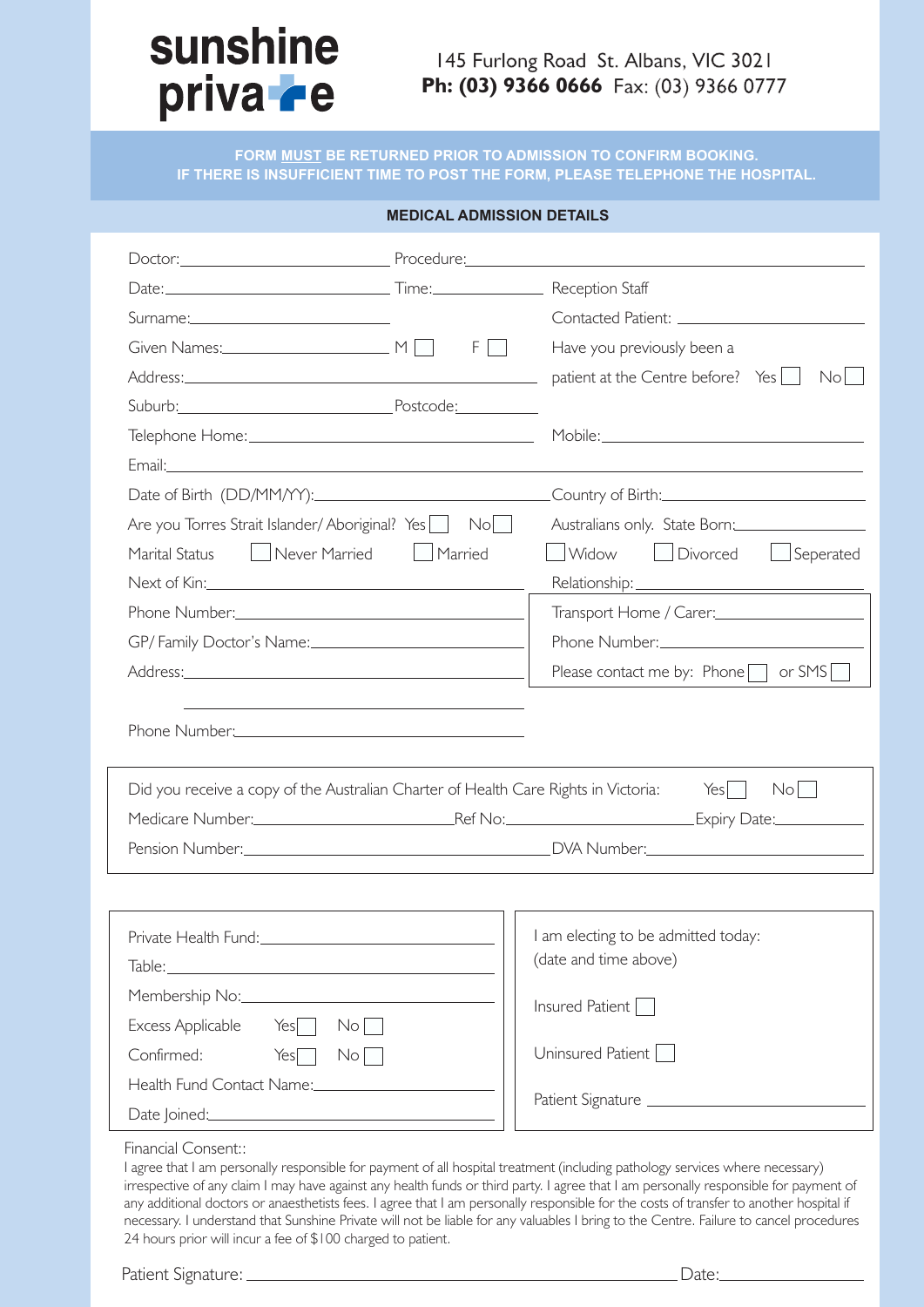# **PATIENT LABEL**

#### **THE USE OF CONSENT FORMS FOR ELECTIVE PROCEDURES**

#### **Consent forms are required to be used for all elective procedures including:**

- Those requiring general, spinal, epidural or regional anaesthesia or intravenous sedation.
- Invasive procedures or treatments where there are known significant risks or complications.
- Blood transfusions or the administration of blood products.
- Experimental treatment to which the approval of an ethics committee is required.
- Administration of medication with a known high risk of complications.
- Administration of unusual or non standard use of medications which increases the risk of complications.

*Consent forms must be completed before the treatment or procedure is commenced and before the administration of any sedation or drugs which alter the patient's conscious state.*

#### **Consequences if a consent form is not completed:**

- If an adequate consent form is not completed prior to premedication then any procedure or treatment should be delayed until written consent is validly obtained.
- Non compliance with this requirement must be reported to the local Patient Care Review Committee.
- If a treating doctor carries out a procedure or treatment without an adequate written consent the matter should be reported to the Medical Advisory Committee.

## **DISCHARGE AT OWN RISK**

I am leaving/removing

from Sunshine Private on my own responsibility against the advice of my doctor.

Signed

Date:

Date:

Signed (Witness)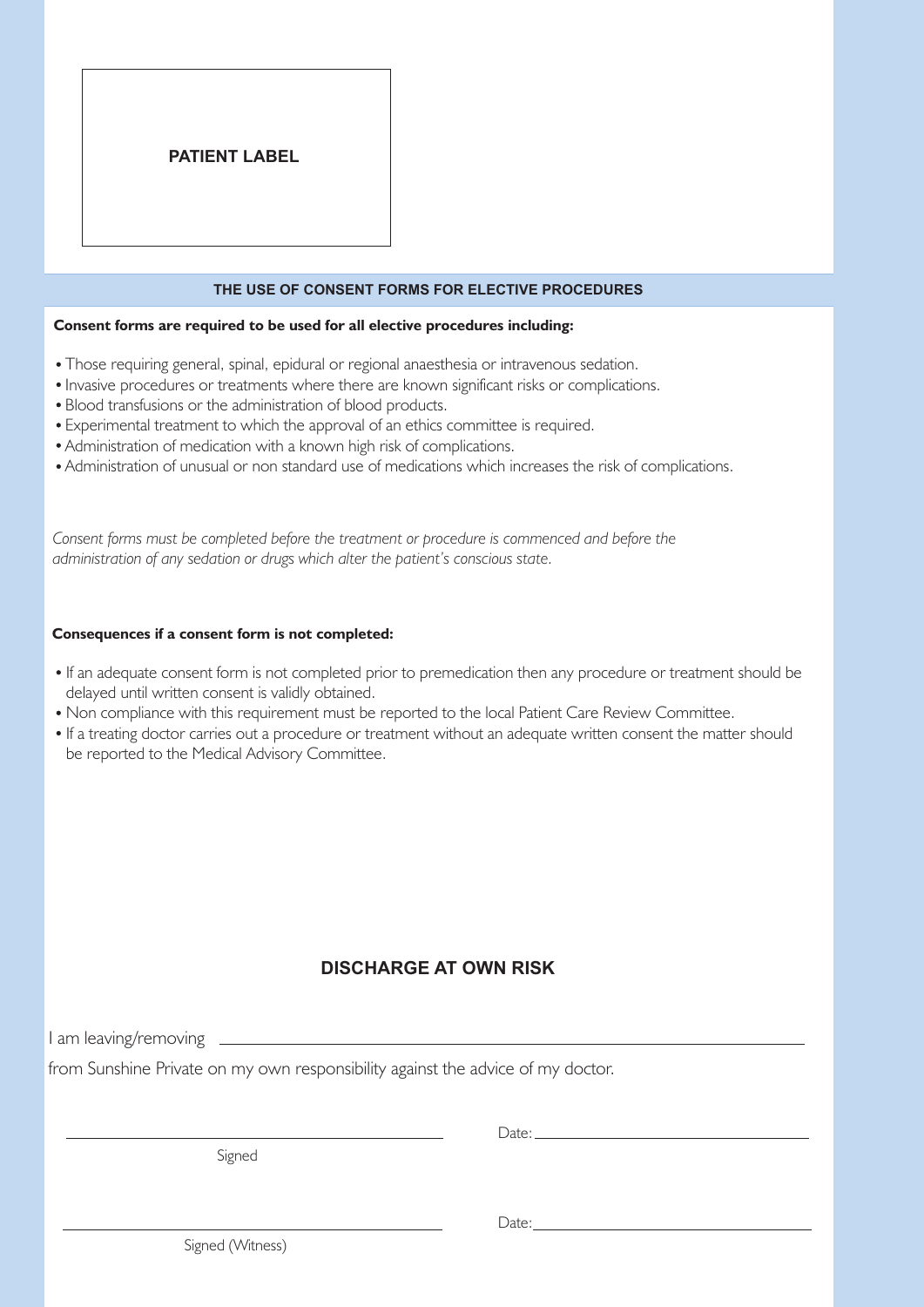### **MEDICAL HISTORY**

| Have you ever suffered from the following:         | <b>Yes</b> | Nο |
|----------------------------------------------------|------------|----|
|                                                    |            |    |
|                                                    |            |    |
|                                                    |            |    |
|                                                    |            |    |
|                                                    |            |    |
|                                                    |            |    |
|                                                    |            |    |
|                                                    |            |    |
|                                                    |            |    |
|                                                    |            |    |
|                                                    |            |    |
|                                                    |            |    |
|                                                    |            |    |
| Heartburn/Reflux _________________________________ |            |    |
|                                                    |            |    |
| Hepatitis - are you Hep B or Hep C positive $\Box$ |            |    |
|                                                    |            |    |
|                                                    |            |    |
|                                                    |            |    |
|                                                    |            |    |
|                                                    |            |    |

#### **SURGICAL HISTORY**

Please List Previous Operations:

Have you or your family suffered from Complications from Anaesthetic?<br>
If yes, please give details:  $\Box$ If yes, please give details:

| <b>PATIENT LABEL</b>                                                                                                                                                                     |        |
|------------------------------------------------------------------------------------------------------------------------------------------------------------------------------------------|--------|
| <b>ALLERGIES</b>                                                                                                                                                                         | Yes No |
| Are you allergic to any drugs/tapes/food/lotion or any other<br>substances?<br>the control of the control of the control of the control of the control of the control of<br>Please List: |        |
| Have you been given any cortisone/steroids in the<br>past 3 months?<br>If yes, were you given cream/tablets/injections?                                                                  |        |
| Do you bruise easily or have bleeding tendency?<br>Have you taken an aspirin in the last 7 days?                                                                                         |        |
| Are you currently taking Warfarin, Plavix, Isocover or any<br>other anti-placelet drugs?                                                                                                 |        |
| If yes, how many per day?<br>If yes, indicated daily alcohol intake.                                                                                                                     |        |
| <b>FEMALE PATIENTS</b><br>Is there a possibility that you may be pregnant? ____________                                                                                                  |        |
| Are you currently breast feeding?                                                                                                                                                        |        |

|      | Drug | Dose | Frequency |
|------|------|------|-----------|
|      |      |      |           |
|      |      |      |           |
|      |      |      |           |
|      |      |      |           |
|      |      |      |           |
|      |      |      |           |
|      |      |      |           |
|      |      |      |           |
| BMI: |      |      |           |
|      |      |      |           |
|      |      |      |           |

## **Declaration:**

The answers I have given are to the best of my knowledge and true. I have not withheld any information. I have arranged for a responsible adult to accompany me home following my procedure and to stay with me overnight. I understand that the following my procedure my judgement may be impaired for several hours due to the anaesthetic administered.

Signed: Date:

Checked by /RN Signature Print: Designation:

Height: Weight: